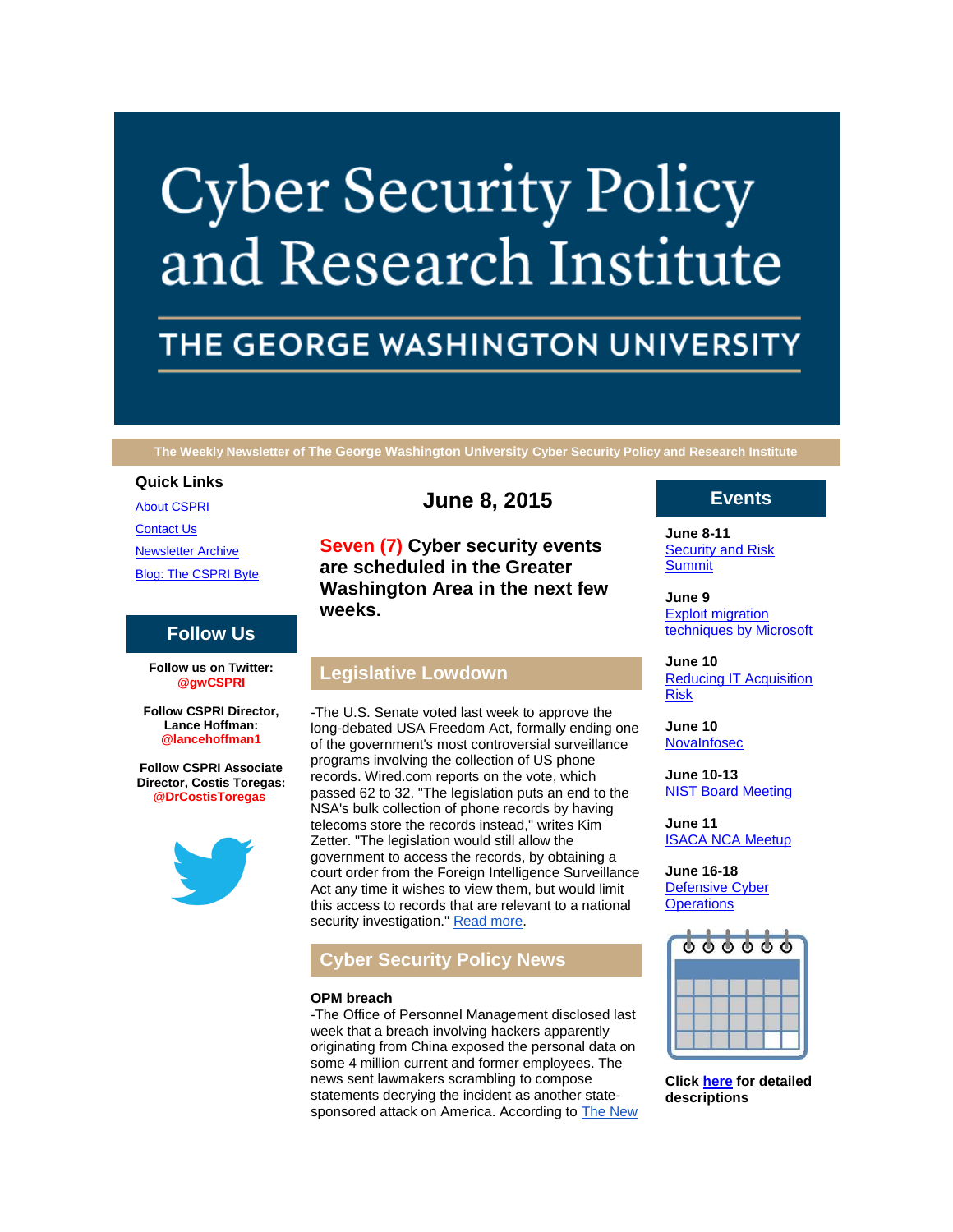York Times, the hack was tied to the same group thought to be responsible for hacking into and stealing 80 million records from healthcare provider Anthem and some 13 million records from Premera, among other providers.

NextGov [reports](http://r20.rs6.net/tn.jsp?f=001CWTapkY0PUeuvoi2xeusOAQxCSEkMR-COoc_L2DjFt-cqR1KG5vEMSUEsDOFSvtpXL0Q_lWKZaBwq9p_zXXsfjZuVdzWYxp2zxi5W66AlbE6nZT9edQiGAPgq29O5m4u8V7XCfgjlYQ46WhOiMXYIBz3td60hc_pq_8mxsAo-n4k0flWN8Xnai7jWNr46oYRBeodinvLJv3viEBIFZ9UfmSdeABxLTJ_UYM5R4OS5u5A45lrBimTbEwk_fbrvUTjeU8qDavfQi9pP593Gc-SHj17LhiAqObO8jhkIaQA5p5qlA5JPpjLqg==&c=yVzHsw1KWYQmTFSDZZ7KhB5LDe4CJxuUmFORylOigxkCaO9UOwhnUw==&ch=Cf46CXuVU0rIRiOhVa4qKeZegKThXrNNb01tCxBFBrwkuthBjJj-EA==) that months before the OPM's most recent data breach, the agency had requested an additional \$32 million for the 2016 fiscal year -- much of which was slated for strengthening network security, budget justification shows.

#### **Airbus crash caused by faulty software**

-An executive of Airbus Group has confirmed that the crash of an Airbus A400M military transport was caused by a faulty software configuration. "Marwan Lahoud, chief marketing and strategy officer for Airbus, [told the German newspaper](http://r20.rs6.net/tn.jsp?f=001CWTapkY0PUeuvoi2xeusOAQxCSEkMR-COoc_L2DjFt-cqR1KG5vEMSUEsDOFSvtpr2bbdJQE2DzVF3xLkAaADPZTOzMmMuq1bzLvqYlaf56P9RBX1_PPO0EKHcjQytOM6imydNeUpNiOg7m14Ktc-LFRsOQcD9euiQ-nSpMY0HQZUE7MVEooYWrsGYARy1vsIyRHiyW2uKRQIBkHyg-2umLyoeXjfRQxHB-NtjGw6nqgmZdgBb1EdgtaYet3Uza35dmm5eLdnASja8_TDxRWqirW99dx0xma00cHFXJXf9bg_vTjfINBFj9sKx-EtjdZ54jKLPColWRMjVOMbLxtnQ==&c=yVzHsw1KWYQmTFSDZZ7KhB5LDe4CJxuUmFORylOigxkCaO9UOwhnUw==&ch=Cf46CXuVU0rIRiOhVa4qKeZegKThXrNNb01tCxBFBrwkuthBjJj-EA==)*Handelsblatt* on [Friday](http://r20.rs6.net/tn.jsp?f=001CWTapkY0PUeuvoi2xeusOAQxCSEkMR-COoc_L2DjFt-cqR1KG5vEMSUEsDOFSvtpr2bbdJQE2DzVF3xLkAaADPZTOzMmMuq1bzLvqYlaf56P9RBX1_PPO0EKHcjQytOM6imydNeUpNiOg7m14Ktc-LFRsOQcD9euiQ-nSpMY0HQZUE7MVEooYWrsGYARy1vsIyRHiyW2uKRQIBkHyg-2umLyoeXjfRQxHB-NtjGw6nqgmZdgBb1EdgtaYet3Uza35dmm5eLdnASja8_TDxRWqirW99dx0xma00cHFXJXf9bg_vTjfINBFj9sKx-EtjdZ54jKLPColWRMjVOMbLxtnQ==&c=yVzHsw1KWYQmTFSDZZ7KhB5LDe4CJxuUmFORylOigxkCaO9UOwhnUw==&ch=Cf46CXuVU0rIRiOhVa4qKeZegKThXrNNb01tCxBFBrwkuthBjJj-EA==) that there was a 'quality issue in the final assembly' of the components of the aircraft engine," writes Sean Gallagher for Ars Technica. Read more of the repor[there.](http://r20.rs6.net/tn.jsp?f=001CWTapkY0PUeuvoi2xeusOAQxCSEkMR-COoc_L2DjFt-cqR1KG5vEMSUEsDOFSvtpdXbc2uMxFRSQJAROvYn9T8Y_4MwexHkZEi48ILbKPIx6W87G9J766Eqo4wq2BkqvnvOO4rhDXtSAduJHODTmQdZz5J0EcH0qSn9_8KGI6wc8Cjnb1Be73dTCYKhj4GtJHk_xxOsJnBTPVBAr3iw9bVmJtfptWEt9_SDMq6PQF4NsIVte3tjtK_INr_6n_7AFSNT7R0bM6c5ftuEaznezswE5yyhUbAqJUAwxzwxZOCRVMhUlLzdwsg==&c=yVzHsw1KWYQmTFSDZZ7KhB5LDe4CJxuUmFORylOigxkCaO9UOwhnUw==&ch=Cf46CXuVU0rIRiOhVa4qKeZegKThXrNNb01tCxBFBrwkuthBjJj-EA==)

#### **NSA update**

-While attention moves to the House to debate and vote on legislation passed by the Senate to curtail the NSA's domestic surveillance activities, documents newly leaked by former NSA contractor Edward Snowden reveal a continued expansion of cybersurveillance activities by U.S. agencies. The New York Times [posted excerpts](http://r20.rs6.net/tn.jsp?f=001CWTapkY0PUeuvoi2xeusOAQxCSEkMR-COoc_L2DjFt-cqR1KG5vEMSUEsDOFSvtpa9R_k9EhR3lX5xclVXFJPfJ77RKcwMvEkVhXClxcb_kq2j4o8fFZ8NffPsNguWM9Y_VhJ1ZwO9O_c1nDgAn-j1YBdJhocQMJTsybw_H894S1znsbP_cQ-LamnnecRtqUm8aK3xDv4eAqTrG3B8Pr8e9q4WSF2VrHnoGVI-uV9Doz69VwAYU1x4LMdaS-DCZwQmHpoj4GnZ1o8c7DrMH8dVe2IldNmX_0&c=yVzHsw1KWYQmTFSDZZ7KhB5LDe4CJxuUmFORylOigxkCaO9UOwhnUw==&ch=Cf46CXuVU0rIRiOhVa4qKeZegKThXrNNb01tCxBFBrwkuthBjJj-EA==) from the documents, which it sai[dprovided fresh evidence](http://r20.rs6.net/tn.jsp?f=001CWTapkY0PUeuvoi2xeusOAQxCSEkMR-COoc_L2DjFt-cqR1KG5vEMSUEsDOFSvtp61G8gareo9jk8n0s1QvBtCa0lNVxzt4UzsoAyAB3zw6yV_smW1_k9u6U__gyYPdYm17-XBCL7Ro3QZ0lhzrSUd_y-OXEama0C_QdrYXwfTDgajKAmLSCy2nCvYe-mv6MYx3HNGV2oy_f6inZbCUG96RQlgd2r3e2qTvG6FEojEZ9R_CX8wGMbZFl9qn88OUCxWkhniu1svMgVCf8T5ySis2skf3A4vgami6RIxhul8s=&c=yVzHsw1KWYQmTFSDZZ7KhB5LDe4CJxuUmFORylOigxkCaO9UOwhnUw==&ch=Cf46CXuVU0rIRiOhVa4qKeZegKThXrNNb01tCxBFBrwkuthBjJj-EA==) that "without public notice or debate, the Obama administration has expanded the NSA's warrantless surveillance of Americans' international Internet traffic to search for evidence of malicious computer hacking."

# **Bitcoin guidelines**

-Bitcoin, an increasingly popular virtual currency that has also become the de facto lingua franca of the cybercrime underground, is receiving some new scrutiny from federal regulators. "A top Wall Street watchdog on Wednesday issued new rules that place stricter cybersecurity requirements on financial firms wishing to use virtual currencies," [writes](http://r20.rs6.net/tn.jsp?f=001CWTapkY0PUeuvoi2xeusOAQxCSEkMR-COoc_L2DjFt-cqR1KG5vEMSUEsDOFSvtpMToqo2H2t0KNP5_PX-MgB6fniqXZShmvRF3wirNv9F07--jPr_XnIG330szU0J25_s_m-tcxfG7VTwEypxwS4HcG1MpK1bLOooDlufuN3oTrWiwRZRrPkna8e0gkmDgEts0OPxvyVWmWC9nHbfFPOe3SL-7_gPMnjq1QIiZlMTS7t_1QWZtJ6RIb3L-h7VbmrzFjGX0PikOyg0B3cndSGA==&c=yVzHsw1KWYQmTFSDZZ7KhB5LDe4CJxuUmFORylOigxkCaO9UOwhnUw==&ch=Cf46CXuVU0rIRiOhVa4qKeZegKThXrNNb01tCxBFBrwkuthBjJj-EA==) Cory Bennett for The Hill. "Under the guidelines, financial firms handling bitcoins and other digital currencies will need to obtain a 'BitLicense' from the NYDFS, ensure a strong cyber defense and maintain detailed records of all bitcoin transactions."

## **China's "Great Firewall"**

- Getting a virtual private network connection from within China to the outside Internet beyond China's "Great Firewall" censorship program just got a bit harder. According to The Register, "China's government is cracking down further on the use of virtual private networks to circumnavigate its Great Firewall, as part of the ongoing game of whack-amole between censors and an increasingly techsavvy population." The Register's Kat Hall has